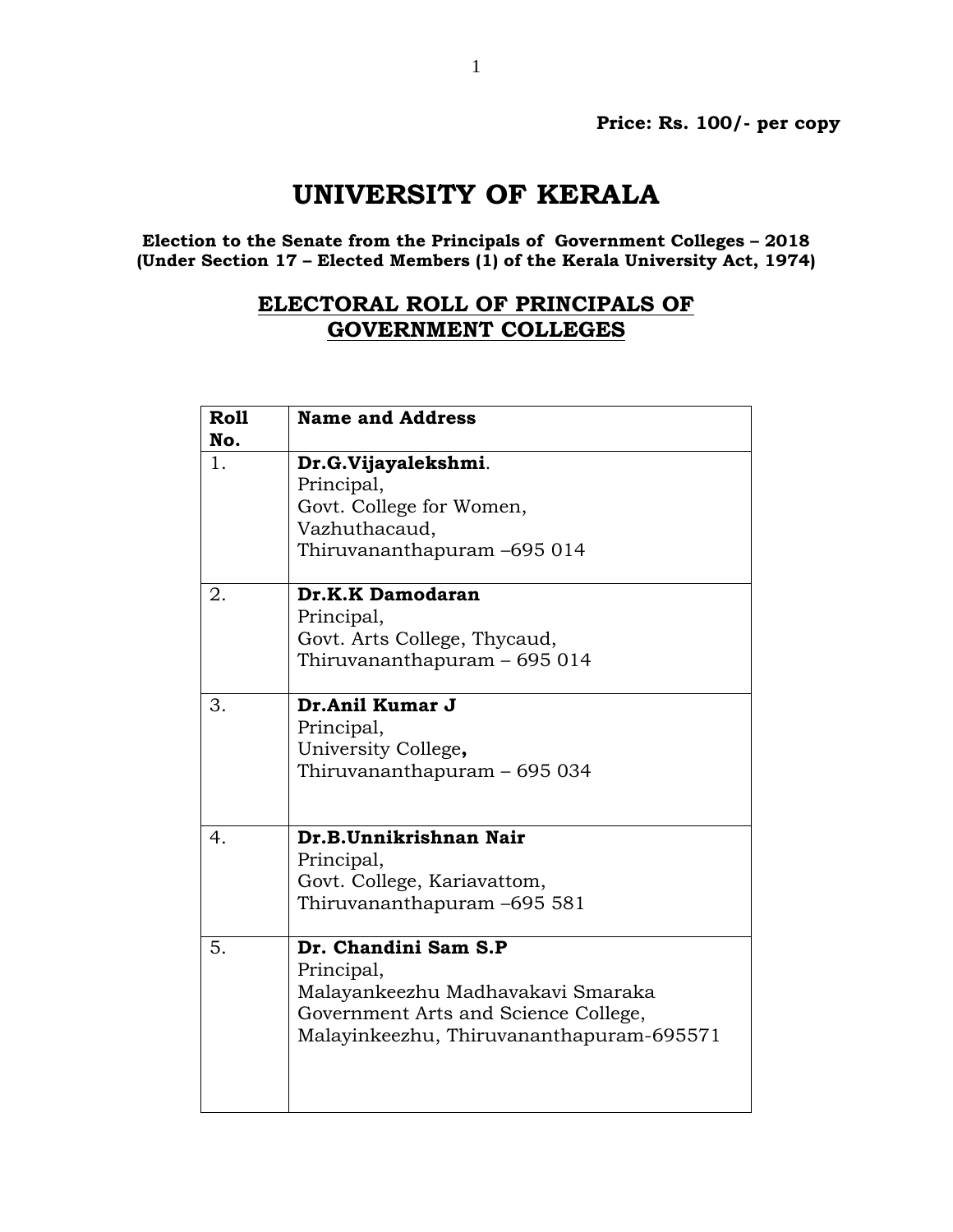| 6.  | Dr.Mini I<br>Principal,<br>Govt. College Nedumangad,                                                                              |
|-----|-----------------------------------------------------------------------------------------------------------------------------------|
|     | Thiruvananthapuram- 695541                                                                                                        |
| 7.  | Dr. Thara G.S<br>Principal,<br>Govt. College Attingal,<br>Thiruvananthapuram - 695101                                             |
| 8.  | Prof.A.S Sajith<br>Principal<br>College of Fine Arts,<br>Thiruvananthapuram - 695033                                              |
| 9.  | <b>Grace Alice J</b><br>Principal<br>Govt. Arts and Science College, Kulathoor,<br>Neyyattinkara, Thiruvananthapuram- 695506      |
| 10. | Dr.S.A Shajahan<br>Principal,<br>KNM Govt. Arts & Science College,<br>Kanjiramkulam<br>Thiruvananthapuram -695524                 |
| 11. | Dr.Mini.N.Rajan<br>Principal,<br>Baby John Memorial Govt. College,<br>Chavara, Kollam 691583                                      |
| 12. | Prof. Harikrishnan R<br>Principal,<br>Sri Swathi Thirunnal College of Music,<br>Thycuad, Thiruvananthapuram - 695 014             |
| 13. | Dr.G.Kishore<br>Principal,<br>Lakshmi Bai National College of Physical<br>Education, Kariavattom,<br>Thiruvananthapuram - 695 581 |